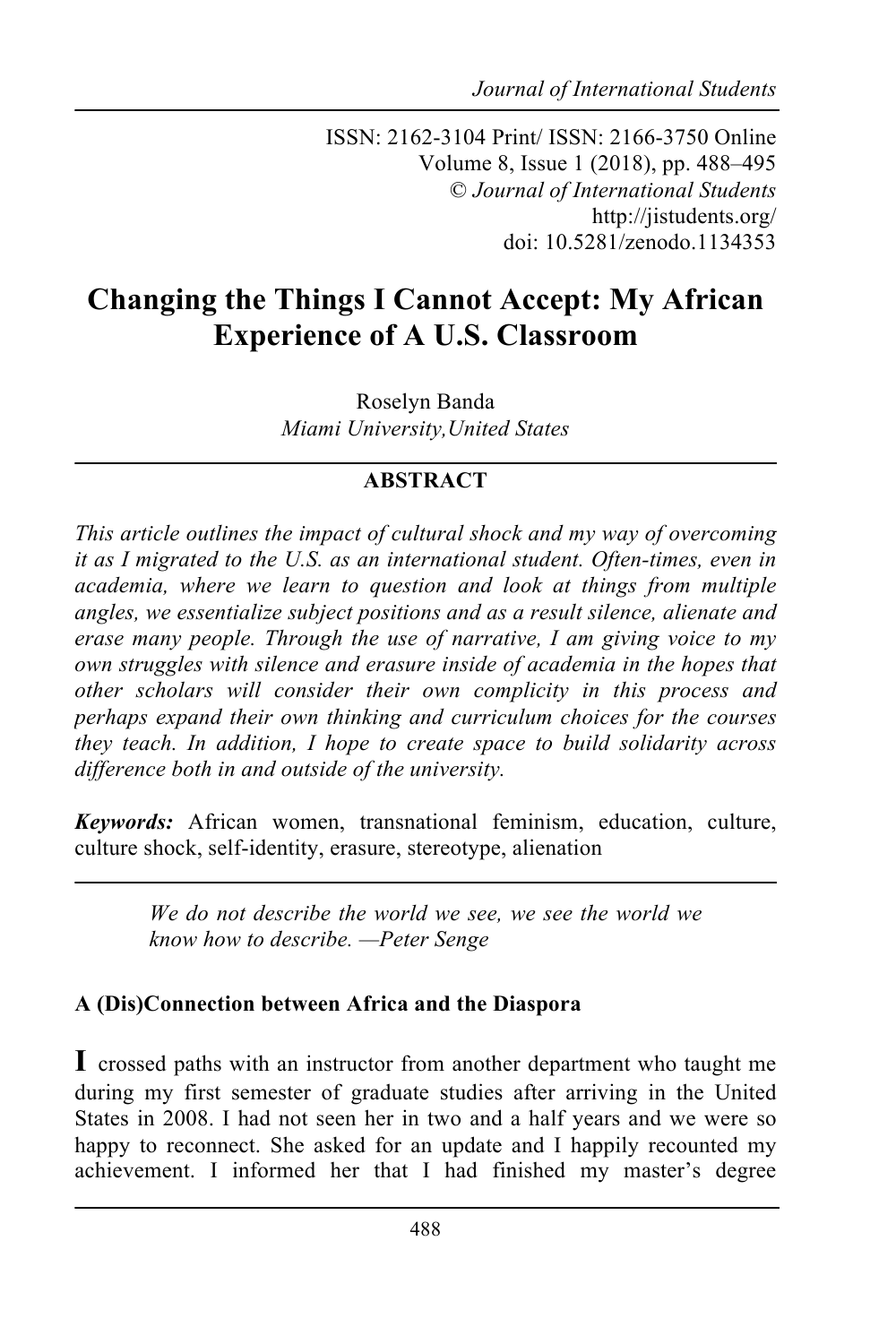coursework and was currently enrolled in a doctoral program in Educational Leadership, and was weeks away from writing my comprehensive examinations. I explained that I was looking forward to earning my doctoral diploma. Suddenly she became serious and informed me that my academic achievements really impressed her. I began to mumble something about the whole experience being so much fun when she stopped me and said, "*I am serious, considering that you come from Zimbabwe."* I interpreted her wellintentioned, although disappointing comment, to mean that she was impressed that a Zimbabwean woman would get that far in an American university. She seemed to suggest that being a woman, a Zimbabwean, or an African, is incongruent with earning a doctoral diploma in the United States. As I started my graduate school journey in an American university, I could not help but notice the unstated and unacknowledged assumption about who I was and what position I should hold being an African woman.

My educational history had no barriers because my father valued and understood the need for education. My brothers and I were treated as equals. Schooling was challenging in that we had a lot of examinations to pass along the way. Our basic pedagogy was what Freire (1993) termed the banking system. Teachers in secondary and high school, and lecturers and teaching assistants at university transmitted to us the material we needed to master in order to pass these examinations. All I needed to do, and I did, was trust that the material I was getting from my teachers was correct, memorize it and I was rewarded with good grades.

### **The Self: Belonging or Gaming**

Mead (1934) stated that "The self is something which has a development; it is not initially there at birth, but arises in the process of social experience and activity; that is, it develops in the given individual as a result of his/her relations to that process as a whole and to other individuals within that process" (p.135). When I was among my own people, the people I was related to through common culture and a sense of community, I was not so self-conscious about my identity. The art of communication and coordination came naturally because I was among familiar people, where I played my many roles of daughter, sister, wife, sister-in-law, daughter-inlaw, church member, friend, workmate, and host of others depending on my relationship with those with whom I communicated. Mead's (1934) theory of the self shows that as our world gets bigger and we move out of the organized community, and we don't relate as much to the people around us, the role-playing ceases, and we start gaming. The game that we start playing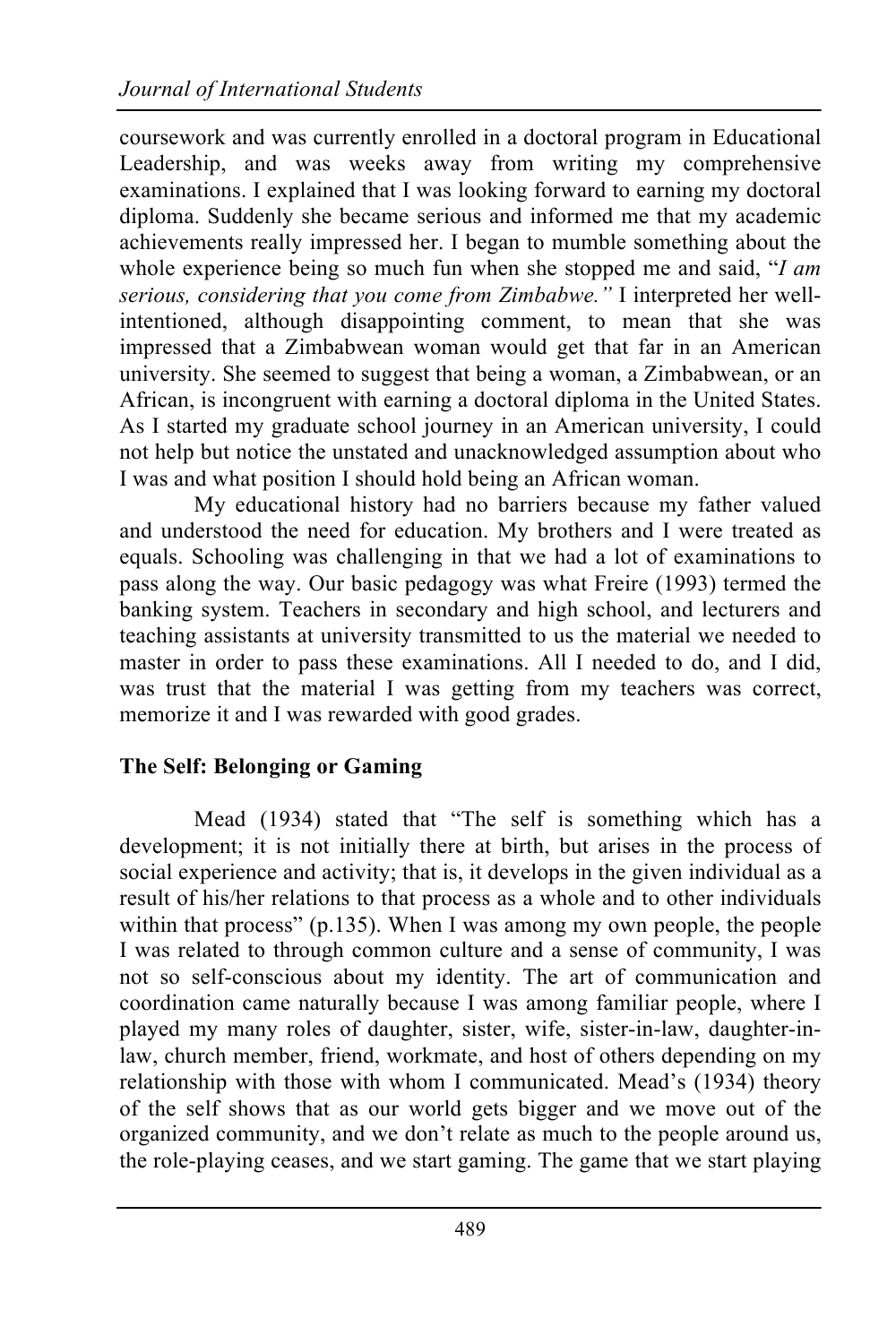has positions assigned to us depending on who you are and how well you can play the game.

My construction of the self is now dependent on how others perceive me. Getting into a society where I look different, where I speak with an accent, and where my place of origin stigmatizes my being has made me reflect on who I am and for what I stand. My problem is the disconnection between what I know I can do and what my colleagues, who are privileged in so many ways, *think* they know what I am capable of doing. Because of who I am thought to be, and also because I am trying to understand myself through the eyes of others, a lot of assumptions and misconceptions arise. The end result is we fail to see through our commonalities so that we appreciate our differences.

Sometimes the effects of culture shock are so severe that the disorientation might unintentionally invite sympathy. I observed that when talking with American colleagues there seems to be a genuine ignorance about Africa and its people. As I prepared to write this essay by reflecting on my experiences since arriving in the United States, I could not help but wonder how sharing my interpretations and impressions of how I was received in the United States will be interpreted. I find it worthwhile to confront the sites and processes of domination as they affect my Zimbabwean identity in the United States. I write from the standpoint of my personal, specifically located experience. It is important to note that the experiences of other African women might differ from mine, but nonetheless illuminate important, undeniable commonalities. For many Africans who have never traveled abroad, America is that place where one's opportunity doors are open. Coming from a homogenous group in terms of race, as Africans, we rarely think about how our skin color relates to histories of race in America.

My first encounter with the reality of my "Africanness" was when a well-meaning lady, whom I felt I already knew through telephone and internet conversations, welcomed me to an "electric" kitchen. She was too happy to show me how to turn on the stove, what I could place in the fridge and deep freezer. She assumed this was my first contact with electricity. I discovered the true meaning of Third Worldism, a meaning beyond the slightest imagination of a person from Africa. As I struggled to challenge the problems of essentialism and the reality of differences, I realized the truth in Edward Said's notion of "flexible positional superiority" which alludes to Oyeronke Oyewumi's argument about imperialism as a metascript of domination and oppression, revealing itself variously in the realms of culture, nationality, race, ethnicity, gender and class. I found myself in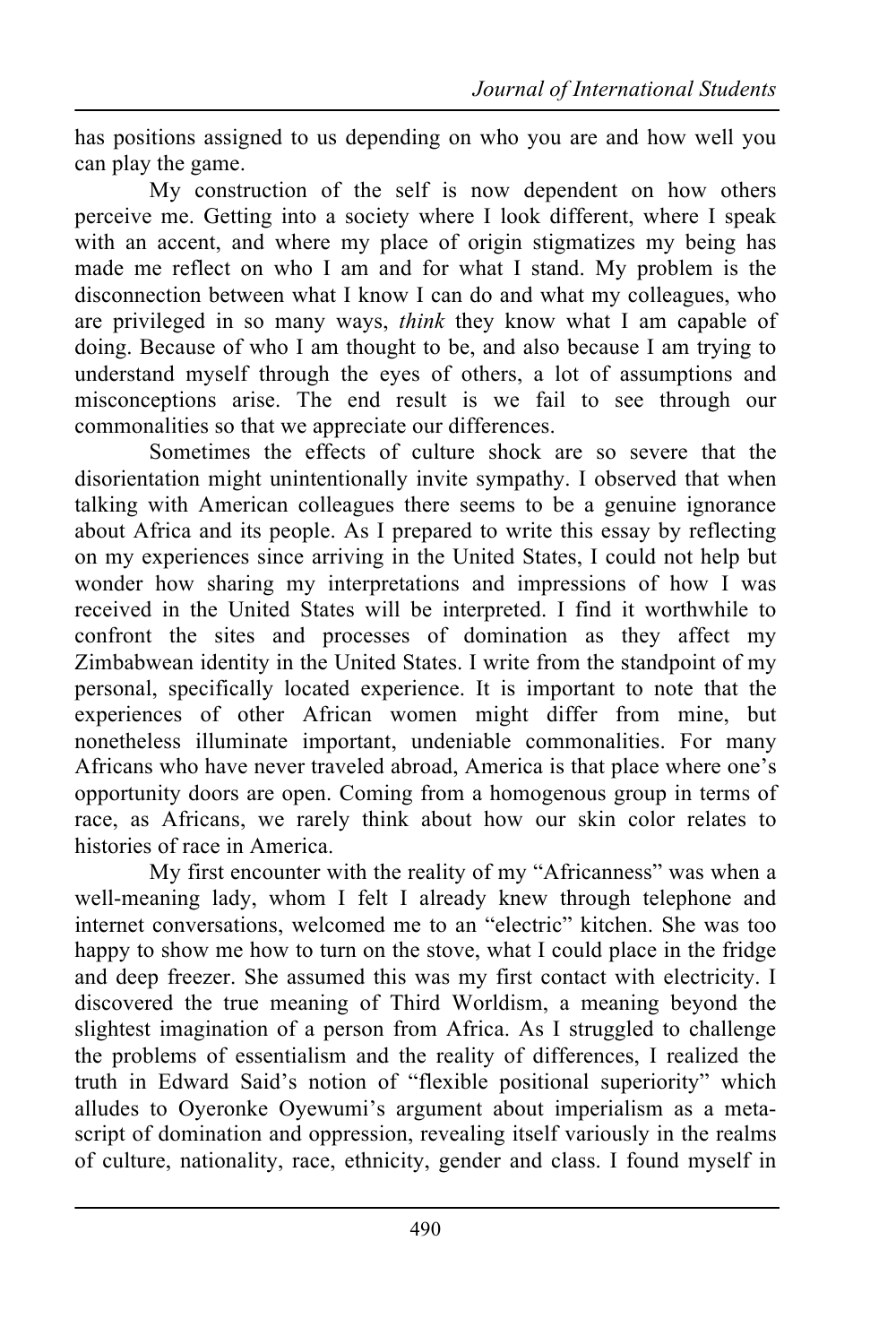the midst of a society that has a strong belief in the primitiveness and backwardness of Africa. A society that never ceased to be surprised that I, an African woman, was able to speak English. Oyewumi (2003) believes that the images of Africa in Western perspectives are made possible by the projection of a powerful myth of Africa as a homogenous, unitary state of primitivism. I was never expected to have encountered electricity in my life. I do not know why I was not expected to speak fluent English, even though history reveals that the English colonized most of Africa. So everywhere I went and spoke, it was ahhs and oohs of how I leaned English so quickly.

When I started my graduate school classes I must have been a sight because it seemed like most of my colleagues had not previously interacted substantively with an African woman at such close range. The zeal I had from my previous experiences, a good student, and an experienced administrator, made me believe that I could tackle any situation, especially this one. I participated in class sharing my life and professional experiences as well as beliefs. I noticed that my colleagues would just stare at me when I spoke, leaving it to the instructor to respond. Initially I thought that my colleagues felt it was not in their interest to discuss any issues outside their American context. I felt like I was not being viewed as an authentic source of knowledge. Through conversations I have realized that accent and pronunciation may also have played a part in the misunderstanding. Most Americans smile and nod to stay in that "safe harbor" where they do not have to be accountable for anything foreign to them.

My colleagues avoided conversations with me, in and outside of school, for fear of misunderstandings, a problem with which I was also wrestling. Class discussions were done in such a way that if I lost track, I would feel very unsure of whether to participate in the discussion or not, because if I missed the point and say something unrelated it would only serve to perpetuate the view that Africans were dull. I was not sure whether my colleagues were aware of their privileges, home country, a lifetime of experiences they felt were the norm, and a language they could articulate well. Would they step out of that comfortable location of privilege and accommodate an outsider?

### **Curriculum Theory: Invisibility and Erasure**

Some of my instructors erased Africa through professing ignorance about the continent, making discussion about it stifled before it even began. Robert Kegan (1992) wrote of an ability to "resist" or tendencies to make "right" or "true" that which is merely familiar and "wrong" or "false" that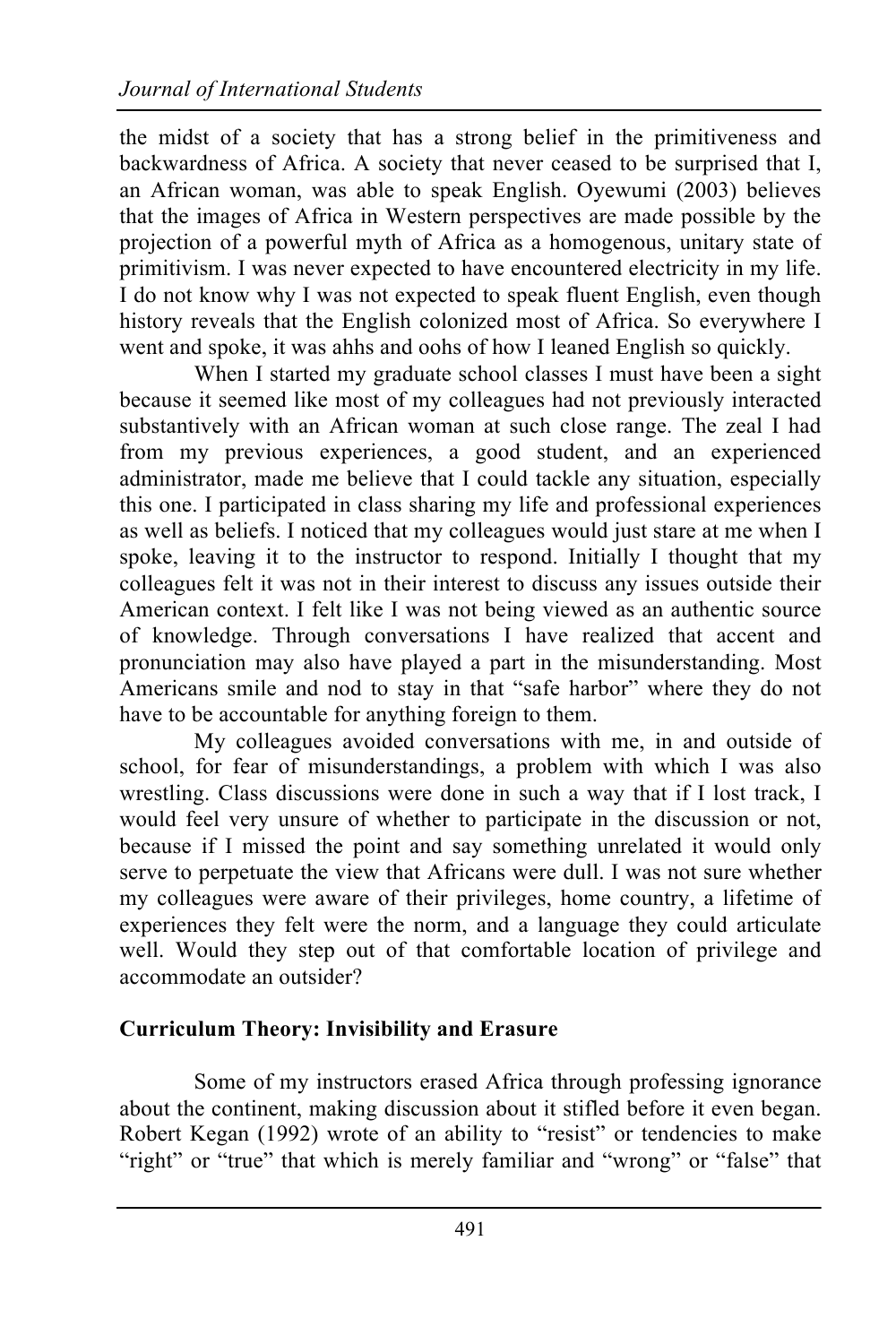which is only strange. Once something looks inauthentic, it becomes very difficult to pursue. I realized then that most of what I said in class would be responded to by a correction like "do you mean…" There is always a problem when people around you are more willing to correct you than listen to what you say. In such instances, even if I knew what I was talking about, I would not argue or be reactionary. Overtime my voice disappeared, and sitting in the classroom with instructors and colleagues I virtually became invisible. My colleagues and instructors interpreted my silence in many ways. The most common one being derived from my nationality, African, my gender, a woman and my race, black. I watched myself shrink from what I used to be, a confident administrator, to an image of a pre-school child on the first day of school.

I tried to find solace in the Women Studies Department, where I hoped that issues of women are looked at far beyond the commonalities we have as women to emphasize the differences- a multicultural approach that allows women to speak in their own culturally different voices. I became confident that as a woman I could find space in the Women Studies Department to be myself, and be accepted as such. I overlooked the fact that being African is a dilemma that is inescapable. When I was among other women, especially white women, I felt an invisibility that continuously reminded me of my "outsider-within" status (Collins, 2009). I found that I could be in that feminist space as an African woman but still not a member of the community. Bell Hooks (1989) noted that if one does not speak in a language that can be understood, then there is little chance for dialogue. My worry is that our differences obliterate the humaneness in us, and makes us weigh who is better than who and why, and that alone determines what conversations we can have.

One of my instructors believed she knew Africa more than me because she had visited Kenya on a few occasions. She was teaching an undergraduate seminar on women and development. The topic was on project development in Africa. She was enthusiastically explaining how those women with whom she worked in Kenya appreciated her expertise. She however mentioned that at times most projects collapse when the "expert" returned to their countries. The natives fail to sustain the projects, and she attributed it to lack of knowledge and probably poor work ethic. Being the only African in the class I pointed out that at times, expert outsiders imposed those projects on a people who were too busy doing what really mattered to them, which better sustained them. I went on to elaborate that there was need for consultation with the local people to understand their way of life, their needs and their priorities. She looked at me for a while,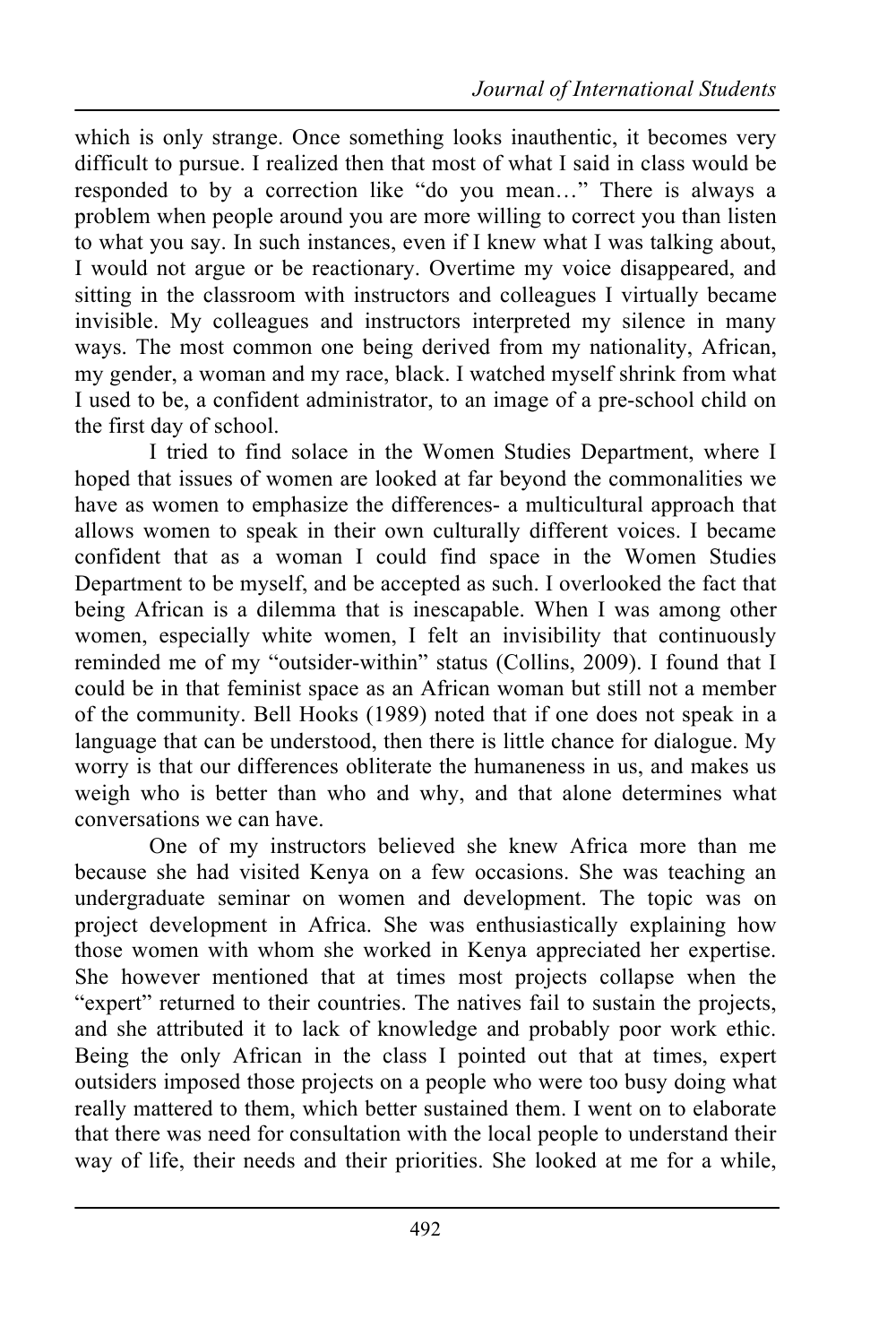and then turned her attention to the class and said, "If you go there and talk to *those people* you will never get anything off the ground. We are the experts, and we know what *those people* need."

I discovered that the way in which the African woman is constituted, conceptualized and theorized in Western scholarship creates its own warped reality. The "curricularization" of African women in most classes is problematic because they are thrown into a course syllabus in order to take care of ethnicity, and class issues (Nnaemeka, 1994). They are also romanticized into an unexplored category, patiently waiting to be discovered and helped. This misrepresentation put me in a situation where I felt I had to counter everything I saw as not true. I have always wondered what makes articles African; the writer or the content? Walker (1992) wrote *Possessing the Secret of Joy* from her imagination of what Africans go through before, during and after clitoridectomy, popularly known as female circumcision. Pierre-Damien Mvuyekure in an undated blog titled *Alice Walker's Colonial Mind,* felt that Walker had "colonized" an African female body and endowed her African American characters with colonial/neocolonial attitudes towards Africa and the Africans. I recently read *The Help* written by Stockett (2009) which details the lives of black maids in the 1960s in Jackson, Mississippi and the white women for whom they worked. Through blogs it shows that some people seem disconcerted by the idea of Stockett, a white woman, writing, with a heavy dialect, in the voices of African American women. One blogger stated that "I want to read an African American version of *The Help.*"

According to Chimamanda Adichie's video on *The Danger of a Single Story,* some of my class mates' views of the African woman were sometimes accurate, but incomplete. Adichie shows how having a single way to explain anything makes us overlook the many aspects of what a person can do or can be. The women they talked about in most of my classes were in their raw state, the *typical* rural African woman. As such, they did not illuminate what these same women had accomplished in the midst of their poverty, and patriarchal surroundings. That image of the woman I represented, the one who had been an administrator who had a private secretary, was missing in the picture. Telling them about this "type" sounded inauthentic because anything representing what they thought they knew, what they believed belonged to their standard of living becomes fictional and uninteresting. It ceases to be material for presentation.

Adichie speaks of how vulnerable and impressionable we become in the face of a story. Stories of women in other countries are told in such a way that it models who these people become. And our mental models are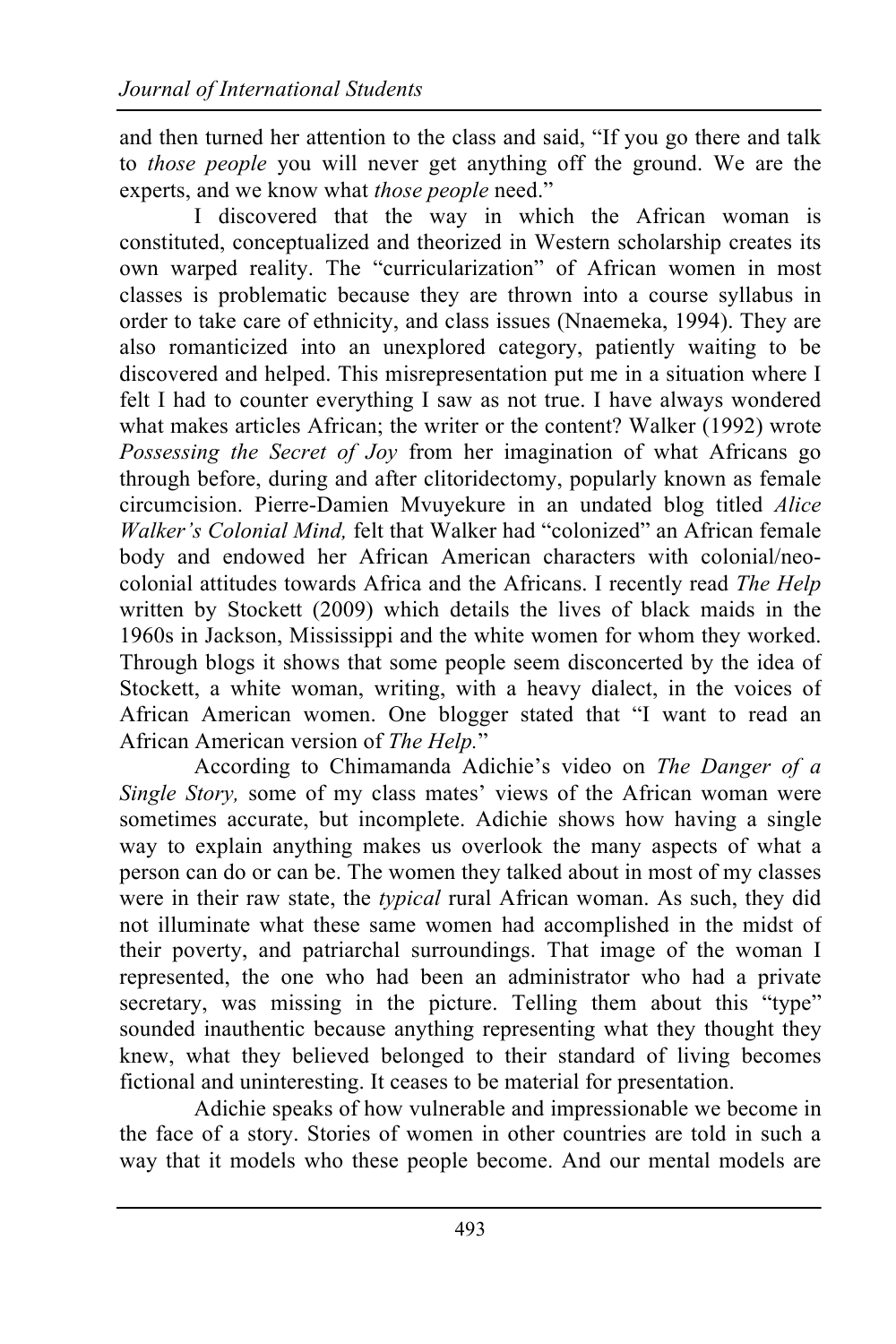formulated and, in the long-run, cemented. We become closed to any other view, leading to teaching students about the image of the Other that we think we know. Nnaemeka (1994) points to how information management contributes to our construction of a notion of self and at the same time alienate us from the Other (p. 307). The stories that Americans know about African women, the content in the curriculum of some feminist classes as well as that "expertise" brought in by white women who have been to Africa, prove that the way the information is organized, ordered, and disseminated can undermine or promote alliances between and among women of different cultures. Acknowledging the fact that we "enter other cultures with our own cultural baggage" (Nnaemeka, 1994) will leave room for critical pedagogy.

#### **CONCLUSION**

Respecting another's culture does not mean that we agree with it, but that we understand the person's right to their own culture. In coming to voice, as bell hooks would say, I have discovered the beauty of understanding myself. Initially I was nervous about being assimilated into American culture and losing my identity. I have however, come a long way, and I have realized that to change is not often to lose my identity, but to find it. Curry (1998) stated that acknowledging the history and culture of others often enables us to know ourselves better. I hope that in our classrooms, we will get to a point where talking about African women and other international women is not so conclusive and final as to disregard lived experiences of those like me who have lived the life.

As Heifetz (1994) states, music teaches that dissonance is an integral part of harmony (p. 6). I have concluded that being reactionary and countering every misrepresentation will forever make Africa seen through the dungeon of history. My emotion and anger taught me that bridges cannot be built without first mobilizing the people to see the need for a bridge. The journey is still long, but meanwhile I should be able to tell my new American community who likes my accent that I like theirs too.

#### **REFERENCES**

- Adichie, C. (2009, October 7). *The danger of a single story*. [Video]. Retrieved from http://www.youtube.com/watch?v=D9Ihs241zeg
- Collins, P. H. (2009). *Black feminist thought, knowledge, consciousness, and politics of empowerment.* New York, NY: Routledge.
- Curry, B. R. (1998). Transforming feminist theory and practice beyond the politics